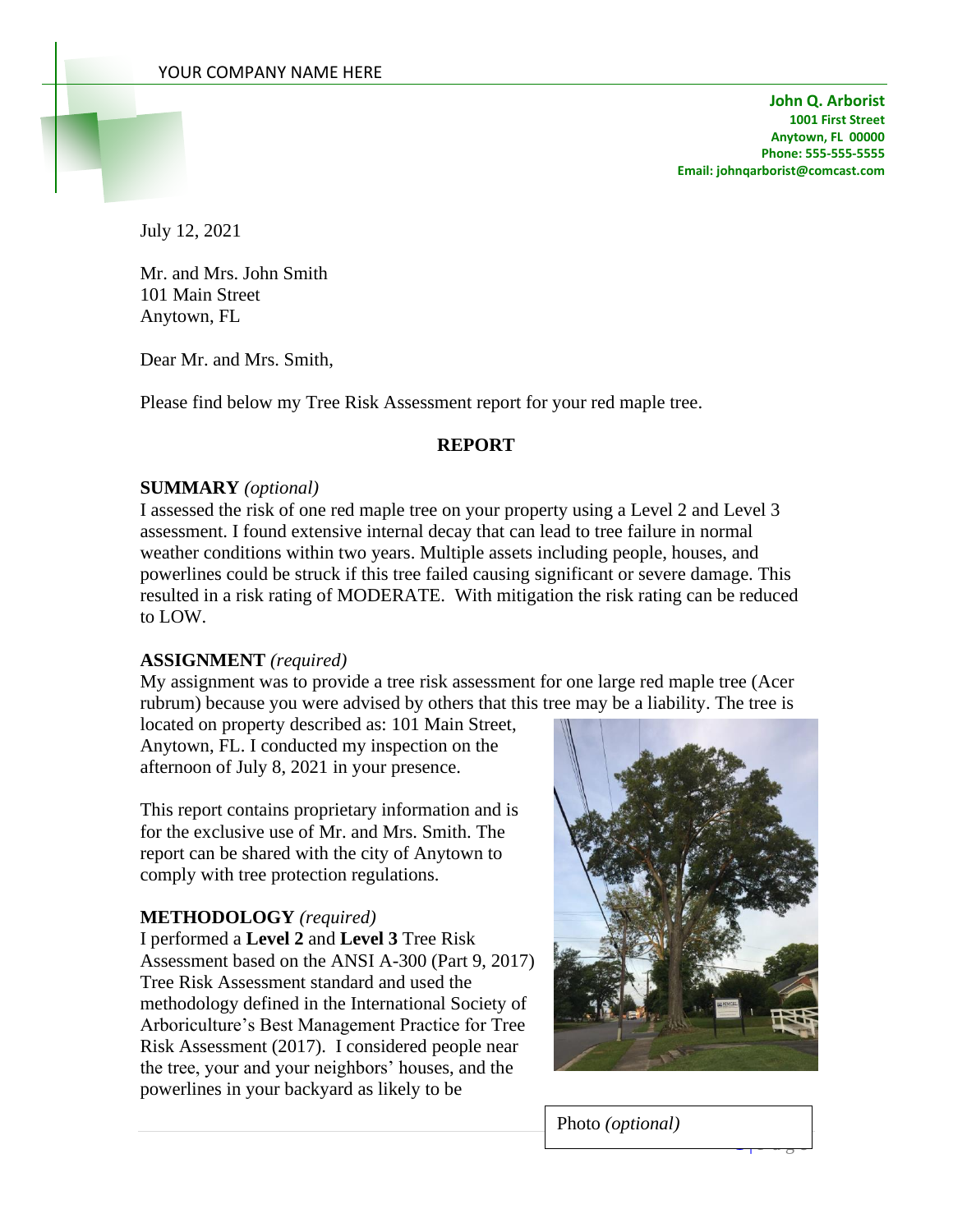impacted if the tree failed. I used a mutually agreed to 2-year time frame for the assessment.

### **OBSERVATIONS** *(required)*

**The Tree.** *(required)* The tree is a large (28-inch **DBH**) red maple (*Acer rubrum)* that is about 55 feet tall with an approximate 30-foot spread. The tree is located in near the north-west corner of your yard. It is the most prominent tree in the area, meaning that it is fully exposed to the wind.

**Tree Health**. The tree is quite old and currently in good health based on a scale of poor, fair, good, and excellent.

**Defects and conditions of concern.** *(required)* A visual examination of the tree revealed several small dead branches and several cavity openings. I struck the tree trunk with a mallet in several locations to listen for tones indicating internal decay. This sounding revealed that the trunk was hollow. I then drilled the trunk of the tree in four locations to determine the amount of solid wood. I found an off-center undulating decay pattern within the trunk and a nominal solid wood thickness of 3.5 inches. The tree also has two cavity openings at the site of old pruning wounds. Heartwood decay is common in old trees and is not necessarily a condition of concern. However, based on our **decay** formula this tree would need a nominal sound wood thickness of 4.6 inches so as not to be a 'probable' likelihood of failure. This tree also lacks **response growth** that would lessen the effects of heartwood decay.

## **ANALYSIS** *(required)*

### **The Primary Concern** *(required)*

The primary concern for this tree is heartwood decay in the lower trunk that is likely to result is a whole-tree failure in **normal weather**. Given the tree's large size, off-center decay, insufficient sound wood thickness, breaches in the trunk, and height prominence in the landscape, this tree is categorized as **MODERATE RISK** for the adjacent homes, and **LOW RISK** for the powerlines and people.

### **Additional Concerns** *(required)*

The small dead branches in the canopy over your patio are also likely to fall during normal weather. Given their small size, location low in the canopy, the infrequent use of the patio by people, the risk to people is categorized as **LOW RISK**.

### **Risk Ratings Explained** *(required)*

**What does MODERATE RISK for the adjacent homes mean?** Risk ratings are comprised of three parts. My assessment determined that within the 2-year time frame:

1. The likelihood of failure is probable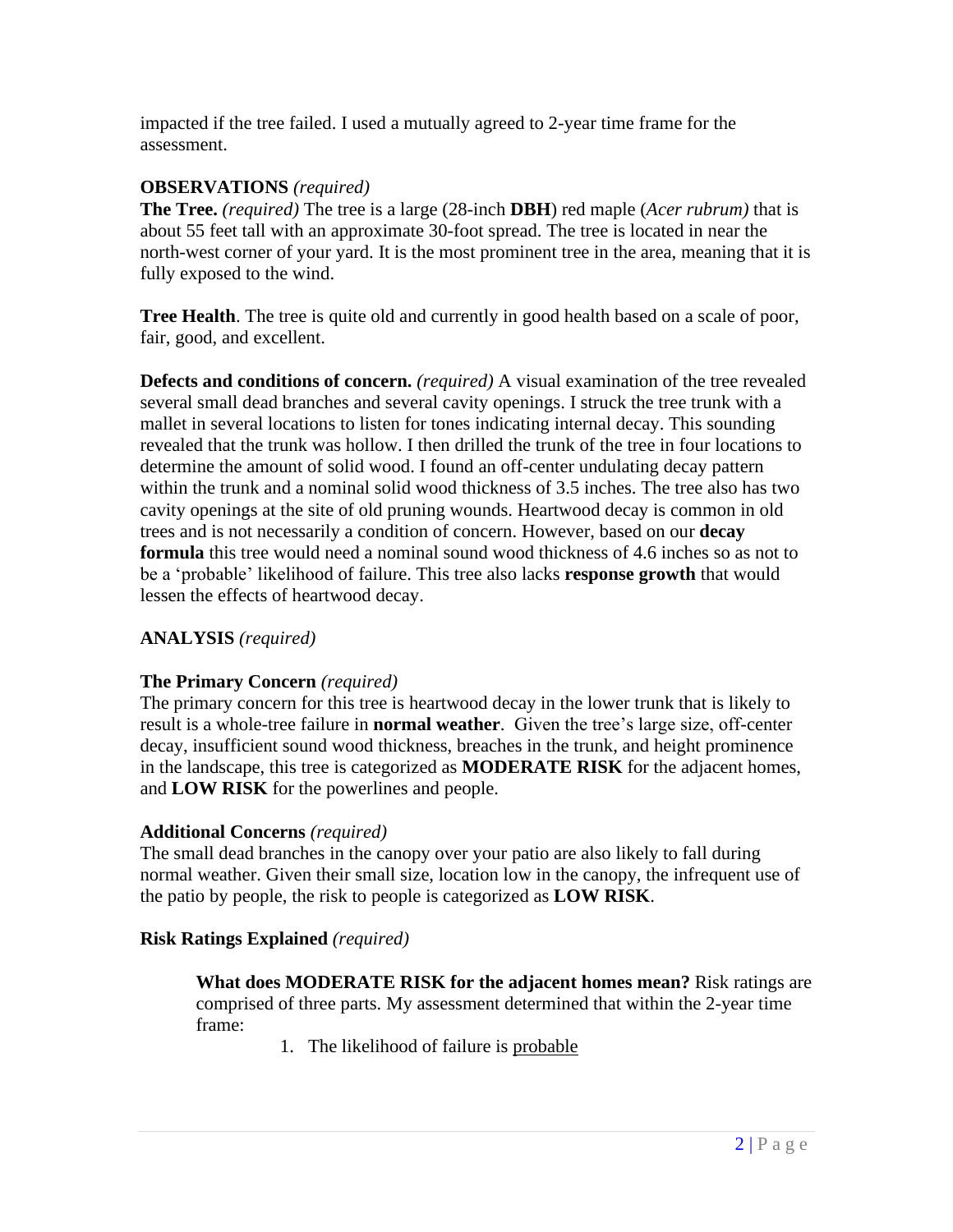- 2. The likelihood of striking a valuable asset (either home) is medium. (As the canopy is symmetrical there is a greater than 50% chance the tree will fall away from the homes).
- 3. The consequences (damage) of this event would be significant (considerable damage would be done to the house)

**What does LOW RISK posed by small dead branches for people mean?** Risk ratings are comprised of three parts. My assessment determined that within the 2 year time frame:

1. The likelihood of failure is probable

2. The likelihood of striking a valuable asset (people) is unlikely. (As your patio has infrequent use it is unlikely that someone will be present when they fall).

3. The consequences (damage) of this event would be minor (injury from a small dead branch falling from a low height striking a person)

## **Risk Tolerance** *(required)*

Risk tolerance is the amount of risk you are willing to accept. Different people have varying amounts of risk they will tolerate. You will have to decide your own risk tolerance and decide on a course of action for this tree. Be aware that all trees begin at a **low** risk rating

## **RISK MITIGATION OPTIONS** *(required)*

There are a few options that can be considered for mitigation to lower your risk from this tree.

- 1. Pruning to reduce the length of 10 of the highest branches by 30%. Unfortunately, the branching nature of elderly red maple trees makes reduction pruning difficult. Many **heading** cuts may be necessary to get the 30% length reduction. The heading cuts may lead to internal branch decay that will need to monitored and mitigated over time. With this treatment the **residual risk** rating would become **LOW.**
- 2. Do nothing and continue to monitor the tree with regular inspections.

## **REINSPECTION** *(required)*

This tree should be re-inspected every 6 months unless you have additional health or safety concerns that warrant more frequent attention. Tree inspection services should be performed by an ISA Tree Risk Assessment Qualified (TRAQ) arborist skilled in the science of tree risk assessment. I can perform these services should you desire.

# **ASSUMPTIONS AND LIMITING CONDITIONS** *(required)*

My inspection was a ground based visual inspection that also included internal drilling to detect decay. The inspection was limited to defects that can be seen while standing on the ground. There may be defects below ground or in the canopy that were not visible from this perspective. These hidden defects may result in the failure of branches, trunks, or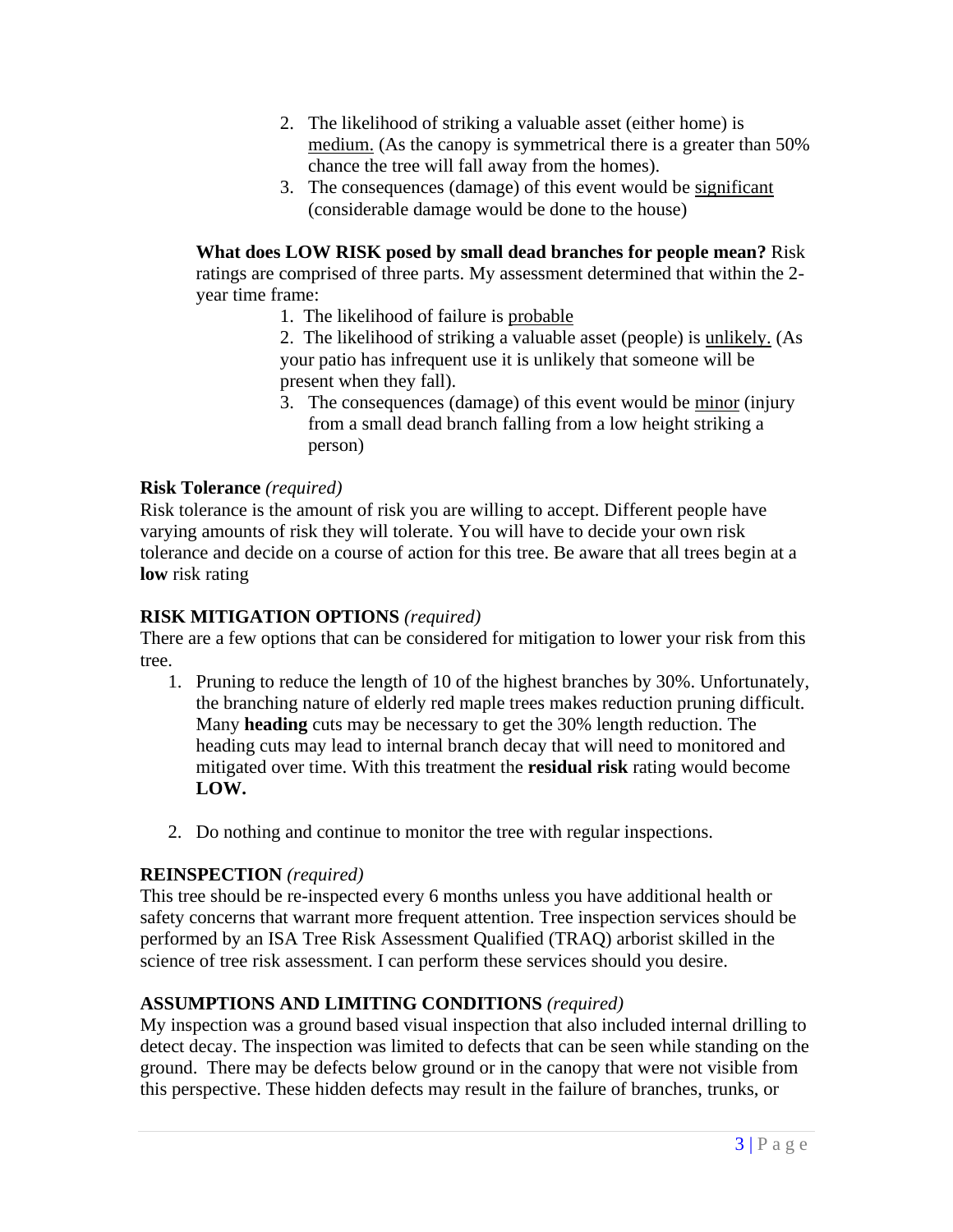roots. No other trees on this property were inspected other than those specifically addressed in this report.

### **GLOSSARY** *(optional)*

**Normal Weather**. This tree risk assessment is based on 'normal weather' for the region. Hurricanes are considered 'abnormally extreme' weather and were not considered in this risk assessment. Any tree can fail during abnormally extreme weather.

**Response growth**. Response growth is wood formation that compensates for weaknesses caused by defects that naturally occur in trees, like hollowness.

**Level 2 Tree Risk Assessment.** A level 2 Tree Risk Assessment is a basic assessment providing a detailed visual inspection of a tree and surrounding site that may include the use of simple tools. It requires that the tree risk assessor inspect completely around the trunk looking at the visible aboveground roots, trunk, branches, and site.

**ISA Tree Risk Assessment Methodology** – the categorization of tree risk based on the ISA's Best Management Practices categorization of likelihood of tree failure, the likelihood of impacting a defined asset, and the likely consequences of the failure and impact. The four categories of tree risk are low, moderate, high and extreme.

**Level 3 Tree Risk Assessment.** A level 3 Tree Risk Assessment is an advanced assessment performed to provide detailed information about specific tree parts, defects, assets, or site conditions. Specialized equipment, data collection and analysis, and/or expertise are usually required.

**DBH.** DBH stands for Diameter at Breast Height and it is the diameter of the tree measured at 4.5 feet above the ground.

**Decay Formula.** The tree risk decay formula is based on 'mechanical pipe formula' and is a ratio of stem wall thickness to diameter. The physical loss of more than two-thirds of the trunk makes the tree likely to fail during normal weather. The 'decay formula' assumes a centered symmetrical decay pattern and a tree with a balanced canopy. The decay formula is a starting point and many other factors must be weighed that increase or decrease likelihood of failure.

**Residual Risk**. Residual risk is the risk rating after a mitigation action is completed.

**Risk Ratings Range.** The range of possible risk ratings is low, moderate, high, and extreme.

## **Normal Weather**

Weather common in this area, storms that typically occur every year. Normal weather for Southwest Florida is defined as a thunderstorm that produces 50 to 55 mph wind gusts and heavy rain.